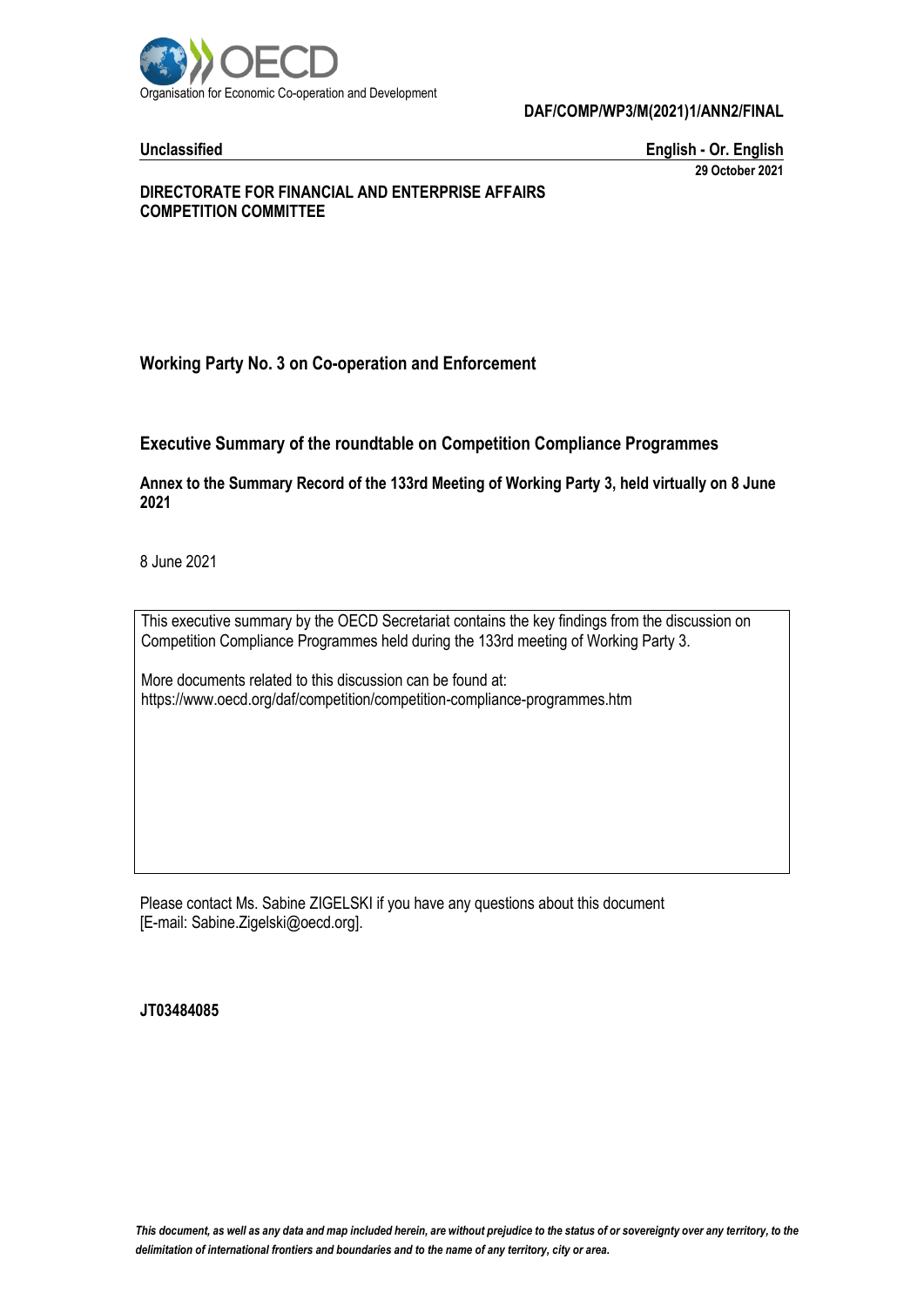#### **2** DAF/COMP/WP3/M(2021)1/ANN2/FINAL

# *Executive Summary of the Roundtable on Competition Compliance Programmes*

## By the Secretariat\*

The OECD Competition Committee's Working Party 3 held a Roundtable on competition compliance programmes in June 2021. Based on the background paper prepared by the Secretariat, written submissions from delegates, and the contributions by expert panellists and delegates to the discussion, the following key points emerged:

#### **1. Focus on the adoption of competition compliance programmes by firms has become a standard feature in competition agencies' toolboxes and advocacy efforts and an important part of competition agencies' work.**

Compared to the situation in 2011, when the Committee last discussed compliance programmes, a major change in policy can be noted. At the time, competition agencies were primarily passive observers of developments in the corporate sphere. Nowadays, corporate compliance programmes have become an important component of competition agencies' efforts to promote compliance. Furthermore, agencies now use many different ways and instruments to provide incentives to businesses to adopt such programmes. These include innovative advocacy approaches, compliance considerations in leniency, settlement and fining policies, or the promotion of public procurement related policies such as debarment and self-cleaning measures in public procurement cases.

#### **2. Advocacy plays a very important role in competition agencies' efforts to promote corporate compliance programmes, and next to the proliferation of detailed compliance guidance, targeted outreach and innovative media initiatives characterise the wide range of measures taken.**

In 2011, only a few agencies had published compliance guidance. In contrast, at least 20 guidance documents were published by different agencies within the last five years alone. These guidelines often include basic explanations of the competition law requirements and lists of compliance measures that should be taken into account in order to establish a credible compliance programme. The latter are often differentiated according to business size, which is also reflected in more targeted agency approaches. More and more agencies issue specific guidance to small and medium sized enterprises, to trade associations, or on bid rigging in public procurement.

#### **3. Agency policies to reward compliance programmes have changed over time, but there is no uniform approach. While some consider that rewards in the form of fine reductions can provide an important incentive for more and better compliance, others are agnostic. However, all consider effective corporate compliance programmes to be very important and promote them in different ways.**

Some agencies consider that recognising existing compliance programmes is an effective strategy to foster prevention of competition law violations. However, for the moment, the success of these strategies is based on anecdotal rather than quantifiable evidence due to the short time frame they have been implemented. Others will also grant rewards for prospective compliance programmes. Agencies that do not grant rewards pointed out that

 $\overline{a}$ 

<sup>\*</sup> This Executive Summary does not necessarily represent the consensus view of the Working Party. It does, however, encapsulate key points from the discussion, the delegates' written submissions, and the panellists' presentations.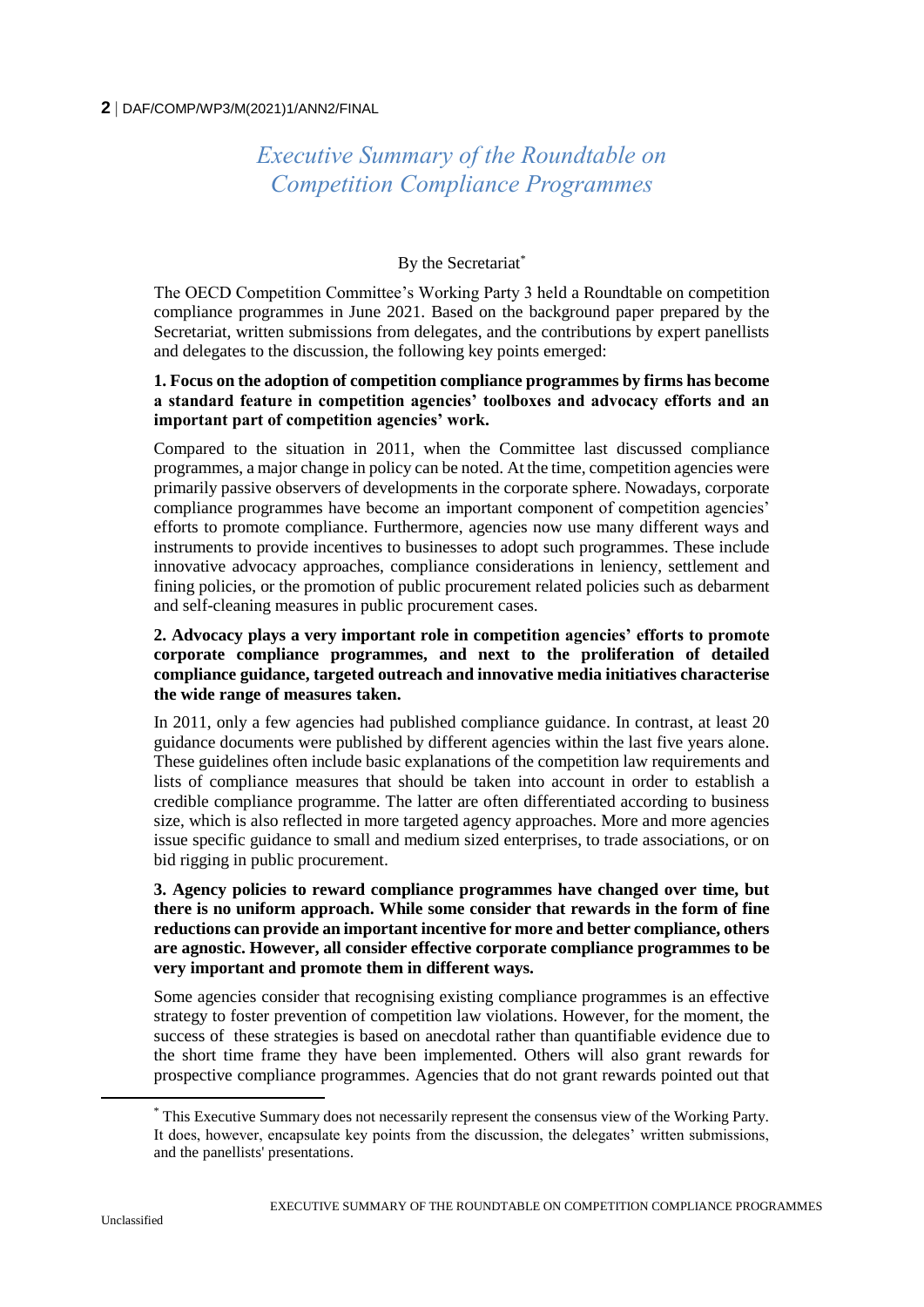in mature regimes with knowledgeable enterprises, compliance can be expected and bears its own rewards. Differences in policy approaches cut across jurisdictions and regions, and the maturity of the regime, or its criminal or administrative nature do not seem to be a discerning factor. However, all jurisdictions seem to agree that promoting compliance is important and engage in various initiatives to do so.

#### **4. Next to soft advocacy tools and tangible fine reductions, agencies increasingly incorporate compliance requirements in their decisions and impose obligations to introduce or strengthen corporate compliance.**

Agencies no longer limit themselves to passively incentivising compliance programmes and measures. They increasingly impose obligations on businesses that were found to have violated the law, or apply for leniency or enter into settlements to introduce or improve compliance programmes. Some will impose compliance programme requirements in merger decisions, or as a prerequisite for participating in public tender procedures. Compliance requirements usually go along with monitoring and reporting requirements, and external monitors are often chosen by agencies to carry out this task and report back to the agency.

#### **5. It is difficult to demonstrate empirically the effectiveness of specific agency compliance advocacy or corporate efforts. Nevertheless, certain elements of compliance programmes and observed corporate behaviour can be indicative of the credibility of a compliance regime.**

The empirical evidence of the success of compliance programmes and agency measures to promote compliance is thin and does not allow for reliable conclusions. The observed decrease in leniency applications, dawn raids and ex-officio investigations in cartel cases in recent years may probably be best explained by an increased exposure of businesses to private damages actions than by increased compliance. The literature, agency policies and business compliance communication point out the most relevant factors for a credible and therefore effective compliance programme:

- Strong measures for internal detection and subsequent reporting of competition offences to competition agencies, including effective training
- Lack of senior management involvement in violations
- Alignment of compliance and remuneration structures and incentives
- Effective and risk based internal auditing and monitoring of business processes, including the use of digital screening tools, and a requirement for "compliance by design" for AI
- Compliance responsibility extending to business partners

Two points related to these measures seem noteworthy. One is that an increased focus on gender balance in senior corporate management may improve overall compliance; however, the research is nascent and ongoing. The second is that the more data and analytical tools become available, the more competition agencies will expect that businesses apply these to monitor business processes and communications proactively for early detection of violations.

### **6. Developments in the public procurement sphere can help boost compliance incentives and awareness, by linking tender participation to credible compliance.**

Participation in public tenders can be an important part of companies' business strategies. At the same time, it is well known that public tender processes are particularly vulnerable to bid rigging and corruption. Many procurement frameworks foresee the exclusion of